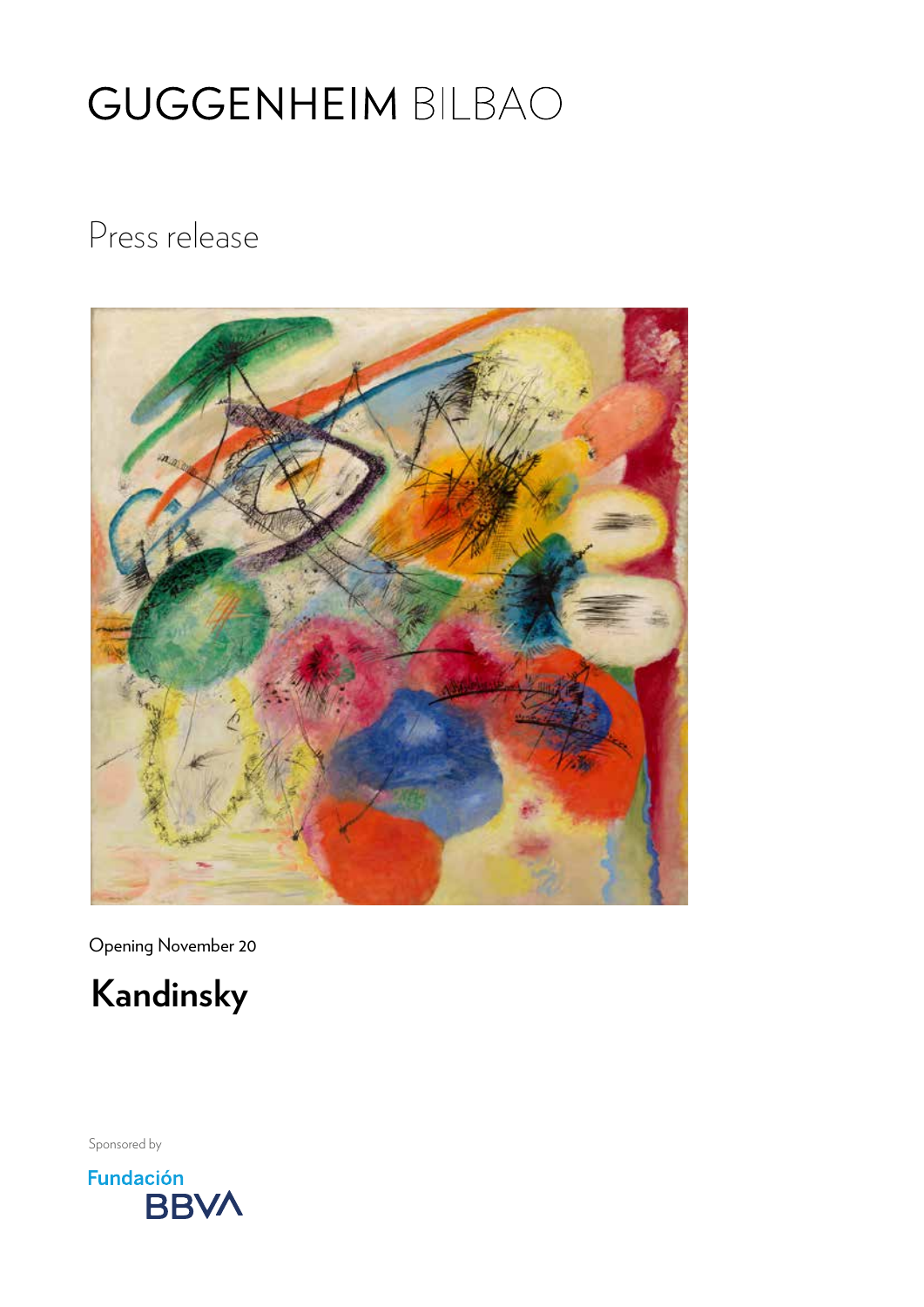

The BBVA Foundation is proud to sponsor this exhibition at the Guggenheim Museum Bilbao which will examine the career of Vasily Kandinsky, an essential figure in abstraction and one of the leading exponents of 20th-century art.

In today's world, it is also extraordinarily satisfying for the BBVA Foundation to be able to contribute to restoring both economic and cultural activities. We want to revive the communal spaces that are part of our identity as a society. In this endeavor, museums are crucial platforms for sharing and bringing closer to the public significant cultural legacies which enable us to understand our nature and history.

This exhibition features an important selection of works by this Russian-born painter, who became an artist late, as he began to study painting in Munich in 1896, when he was already 30 years old. The different phases in his life—Kandinsky lived in Russia, Germany, and France, as well as through the two World Wars—and especially his contact with the different avant-garde movements in the countries where he lived, had a clear influence on his work.

Through the chronological organization of the exhibition, the public can immerse themselves in Kandinsky's oeuvre and witness how his painting evolved, from his early images, which contain an iconography with recognizable realism in the objects and scenes, to his wholehearted incursions into an abstraction which reflects his aspiration to capture the essential.

We encourage you to enjoy this unique opportunity to appreciate the works of a unique artist, and to see how colors and shapes take on a life of their own.

This show was made possible thanks to the effort and outstanding work of the entire Museum team and especially of the curator of the exhibition, Megan Fontanella.

Carlos Torres Vila President of the BBVA Foundation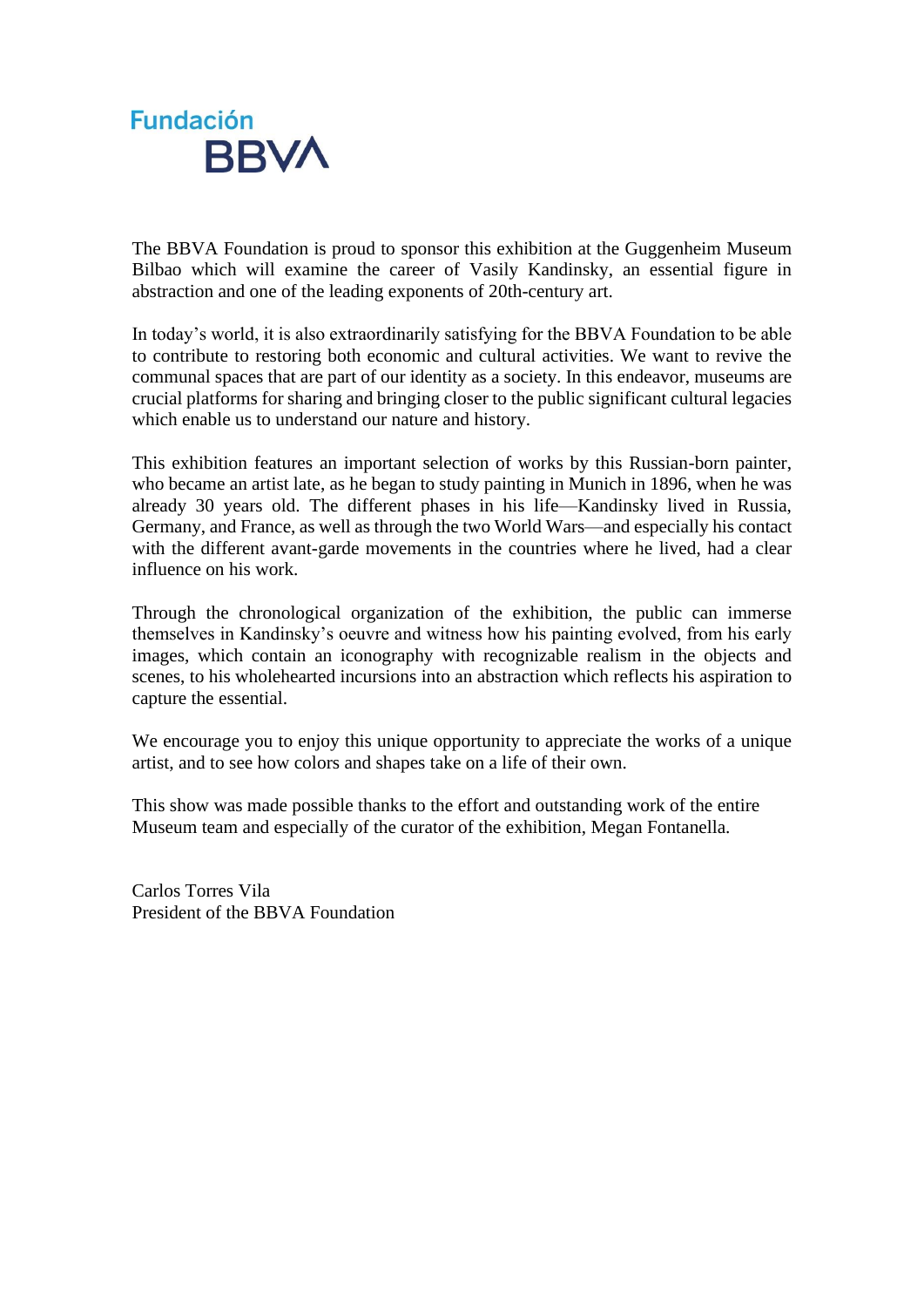

# **Kandinsky**

- Dates: November 20, 2020–May 23, 2021
- Curator: Megan Fontanella, Curator, Modern Art and Provenance, Solomon R. Guggenheim Museum
- Sponsored by: Fundación BBVA
- Drawn primarily from the Solomon R. Guggenheim Foundation's rich holdings, this comprehensive exhibition traces along four geographic sections the aesthetic evolution of Vasily Kandinsky, one of the foremost artistic innovators of the early twentieth century.
- Kandinsky set out on a crusade against conventional aesthetic values and discovered a new subject matter based solely on the artist's "inner necessity," in a dream of a more spiritual future through the transformative powers of art.
- As his calligraphic contours and rhythmic forms revealed scarcer traces of their representational origins, Kandinsky began to advance abstraction and elicit what he called the "hidden power of the palette."
- For Kandinsky even the most abstract forms retained expressive, emotive content: the triangle embodied active and aggressive feelings; the square, peace and calm; and the circle, the spiritual and cosmic realm.

The Guggenheim Museum Bilbao presents *Kandinsky*, a comprehensive exhibition of paintings and works on paper of artist Vasily Kandinsky (b. 1866, Moscow; d. 1944, Neuilly-sur-Seine, France) drawn primarily from the Solomon R. Guggenheim Foundation's rich holdings. Sponsored by the BBVA Foundation, the exhibition traces the aesthetic evolution of a pioneer of abstraction, a renowned aesthetic theorist, and one of the foremost artistic innovators of the early twentieth century. In his endeavor to free painting from its ties to the natural world, Kandinsky discovered a new subject matter based solely on the artist's "inner necessity" that would remain his lifelong concern.

In Munich in the 1900s and early 1910s, Kandinsky began exploring the expressive possibilities of color and composition, but he was abruptly forced to leave Germany following the outbreak of World War I, in 1914. The artist eventually returned to his native Moscow, where his pictorial vocabulary began to reflect the utopian experiments of the Russian avant-garde, who emphasized geometric shapes in an effort to establish a universal aesthetic language. Kandinsky subsequently joined the faculty of the Bauhaus, a German school of art and applied design that shared his belief in art's ability to transform self and society. Compelled to abandon Germany again when the Bauhaus closed under Nazi pressure in 1933, Kandinsky settled outside Paris, where Surrealism and the natural sciences influenced his biomorphic imagery.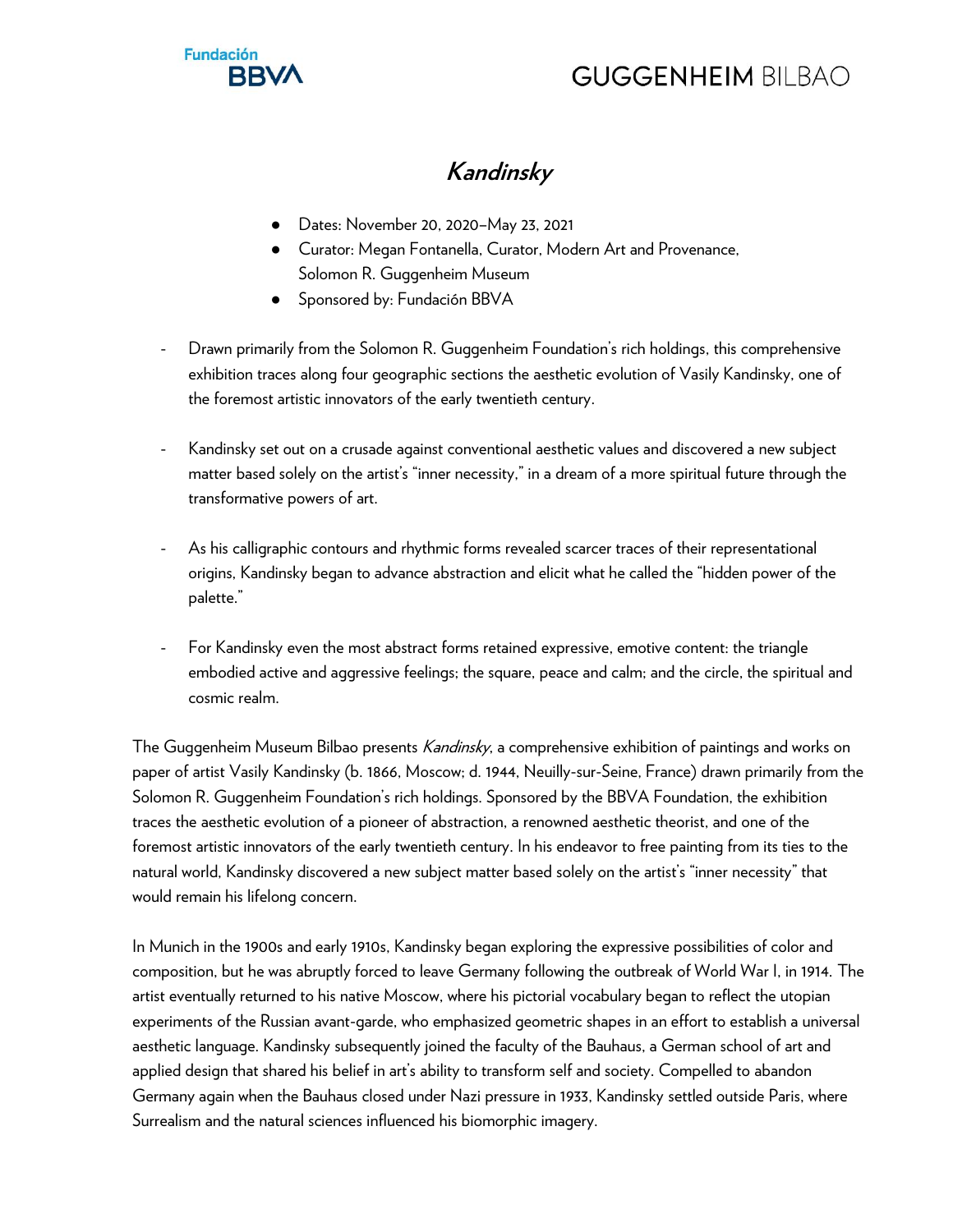

More so than any other artist, Kandinsky is intertwined with the history of the Solomon R. Guggenheim Foundation, established in New York in 1937. Industrialist and museum founder Solomon R. Guggenheim began collecting Kandinsky's work in 1929 and met him at the Dessau Bauhaus the following year. This exhibition illustrates the full arc of Kandinsky's seminal career. Divided into four geographical sections displayed throughout three galleries, the exhibition follows Kandinsky through critical periods of his artistic development.

#### **Beginnings: Munich**

Kandinsky spent his childhood in his birthplace of Moscow and Odessa, Russia (now Ukraine), where his family encouraged an appreciation for art and music. He studied law and economics before changing course in 1895 to become a manager in the Moscow printing firm Kushnerev. One year later, after having been inspired by a French Impressionist exhibition and the opera Lohengrin by Richard Wagner, he left for Munich to pursue art. Recollections of Russia, such as the brightly decorated furniture and votive pictures from peasants' homes, as well as romantic historicism, lyric poetry, folklore, and fantasy, informed his early work.

Kandinsky and his partner, the German artist Gabriele Münter, traveled extensively in Europe and North Africa between 1904 and 1907, before settling in Munich again in 1908. Compositional elements found in printmaking, such as clearly delineated forms and flattened perspective, pervade Kandinsky's multicolor Bavarian landscapes of 1908–09. These paintings differ remarkably from his previous exercises in Neo-Impressionism, in which he built up works through small dabs of color.

By 1909, Kandinsky embraced an increasingly expressionistic style and shifted from portraying natural scenes toward depicting apocalyptic narratives. Recurring motifs such as the horse and rider symbolized his crusade against conventional aesthetic values and his dream of a more spiritual future through the transformative powers of art. Continuing to push against figurative norms, Kandinsky believed color, shape, and line could translate an artist's "inner necessity" into universally accessible statements, offering a regenerative vision of the future.

While in Munich, Kandinsky alternately helmed the city's leading avant-garde groups, including Phalanx and Neue Künstlervereinigung München (New Artists' Association of Munich), and published several seminal treatises, such as *Über das Geistige in der Kunst (On the Spiritual in Art*). In 1911 he and Franz Marc founded Der Blaue Reiter (The Blue Rider), a loose association of artists interested in the expressive potential of color and the symbolic—often spiritual—resonance of forms.

By 1913, Kandinsky's recurrent subjects—including the horse and rider, rolling hills, towers, and trees—had become subsidiary to line and color. As his calligraphic contours and rhythmic forms revealed scarcer traces of their representational origins, Kandinsky began to advance abstraction and elicit what he called the "hidden power of the palette."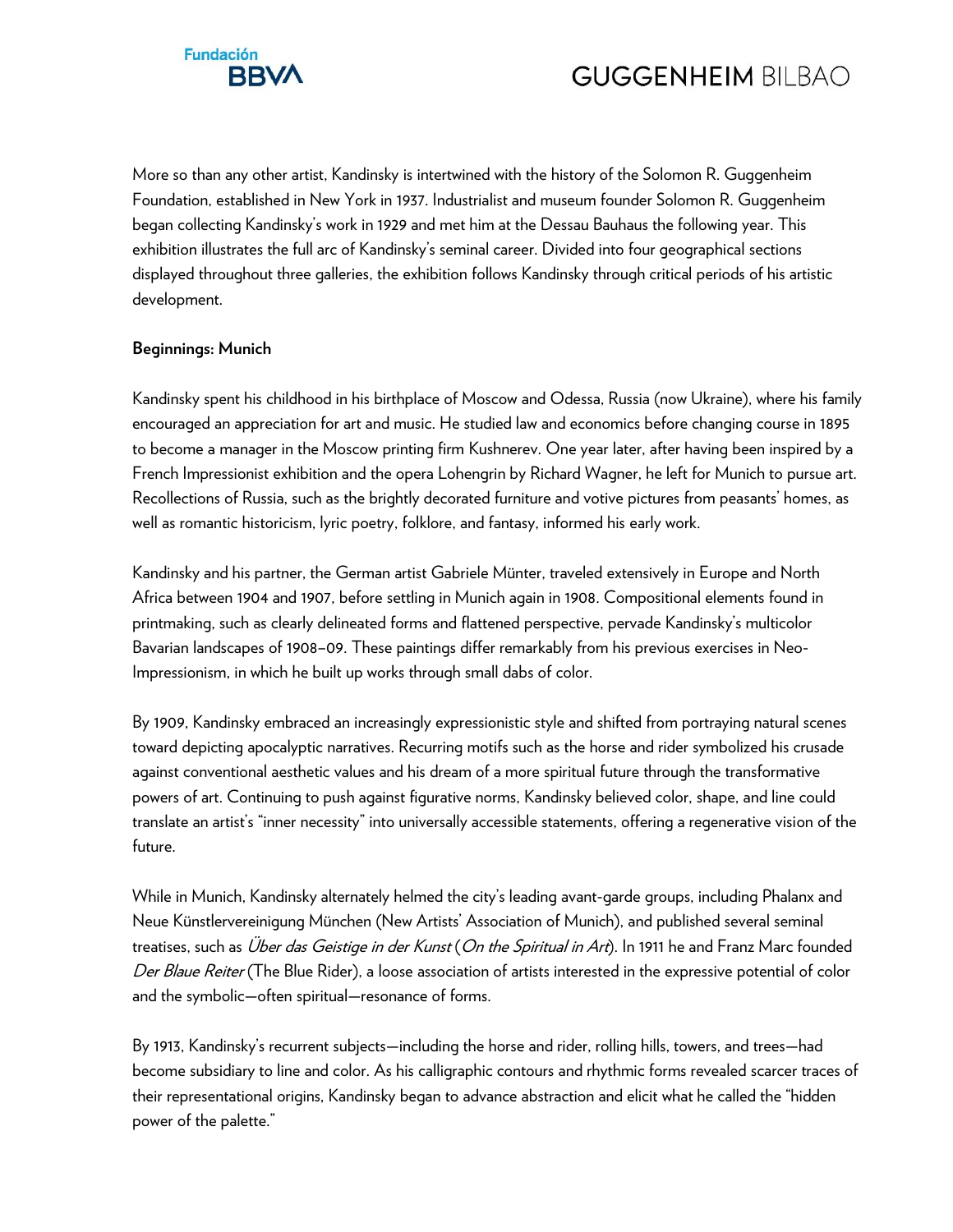

#### **Cosmic Realms: Russia to the Bauhaus**

In 1914, after the outbreak of World War I, Kandinsky was forced to leave Germany due to his Russian nationality. He eventually settled in his native Moscow, where the avant-garde sought to establish a universal aesthetic language through geometric forms. Having ended his generative relationships with Gabriele Münter and other German associates, Kandinsky observed his Russian contemporaries' experiments but found his artistic pursuit of spirituality did not align with their detached, production-based approach.

Kandinsky returned with his wife, Nina, to Germany and in 1922 began teaching at the Bauhaus, the statesponsored school of art and applied design founded by the architect Walter Gropius. Kandinsky discovered there an environment sympathetic to his belief in art's ability to transform self and society. He further investigated the correspondence between colors and forms and their psychological and spiritual effects. Geometric shapes came to dominate Kandinsky's pictorial vocabulary, and he used overlapping, flat planes. This change was due, in part, to the ongoing influence of the work he had encountered in Russia. Kandinsky continued to distance himself, however, from what he considered the "mechanistic" art of the Constructivists and the "pure" art of Suprematists, such as Kazimir Malevich, insisting that even his most abstract forms retained expressive, emotive content. For Kandinsky, the triangle embodied active and aggressive feelings; the square, peace and calm; and the circle, the spiritual and cosmic realm.

Around this time Kandinsky's work came to the attention of collector Solomon R. Guggenheim. Guggenheim, his wife Irene, and his art advisor Hilla Rebay visited Kandinsky at his Dessau Bauhaus studio in 1930 and purchased the monumental *Composition 8* (1923) and other works. Kandinsky taught at the Bauhaus until 1933, when the school was closed due to pressure from the Nazi government.

#### **Miniscule Worlds: Paris**

Kandinsky spent the last eleven years of his life in Neuilly-sur-Seine, a suburb of Paris. He came to France in December 1933 from Nazi Germany, following the close of the Berlin Bauhaus, where he had been a teacher. During this phase, Kandinsky was highly creative despite political turmoil and, later, deprivation. The artist experimented with materials—for instance, combining sand with pigment—and his formal vocabulary featured a softer palette and biomorphic forms. Although Kandinsky had collected organic specimens and scientific encyclopedias while at the Bauhaus, he only introduced related imagery into his work in 1934. His intricate compositions from this period resemble miniscule worlds of living organisms, clearly informed by his contact with Surrealism, including the art of Jean Arp and Joan Miró, and his interest in the natural sciences, particularly embryology, zoology, and botany. Kandinsky also came to favor pastel hues—pink, violet, turquoise, and gold—reminiscent of the colors of his Russian origins.

In this later period, Kandinsky synthesized elements from his early career, his time at the Bauhaus, and the practice of his contemporaries. He worked in a large-scale format and used dark backgrounds reminiscent of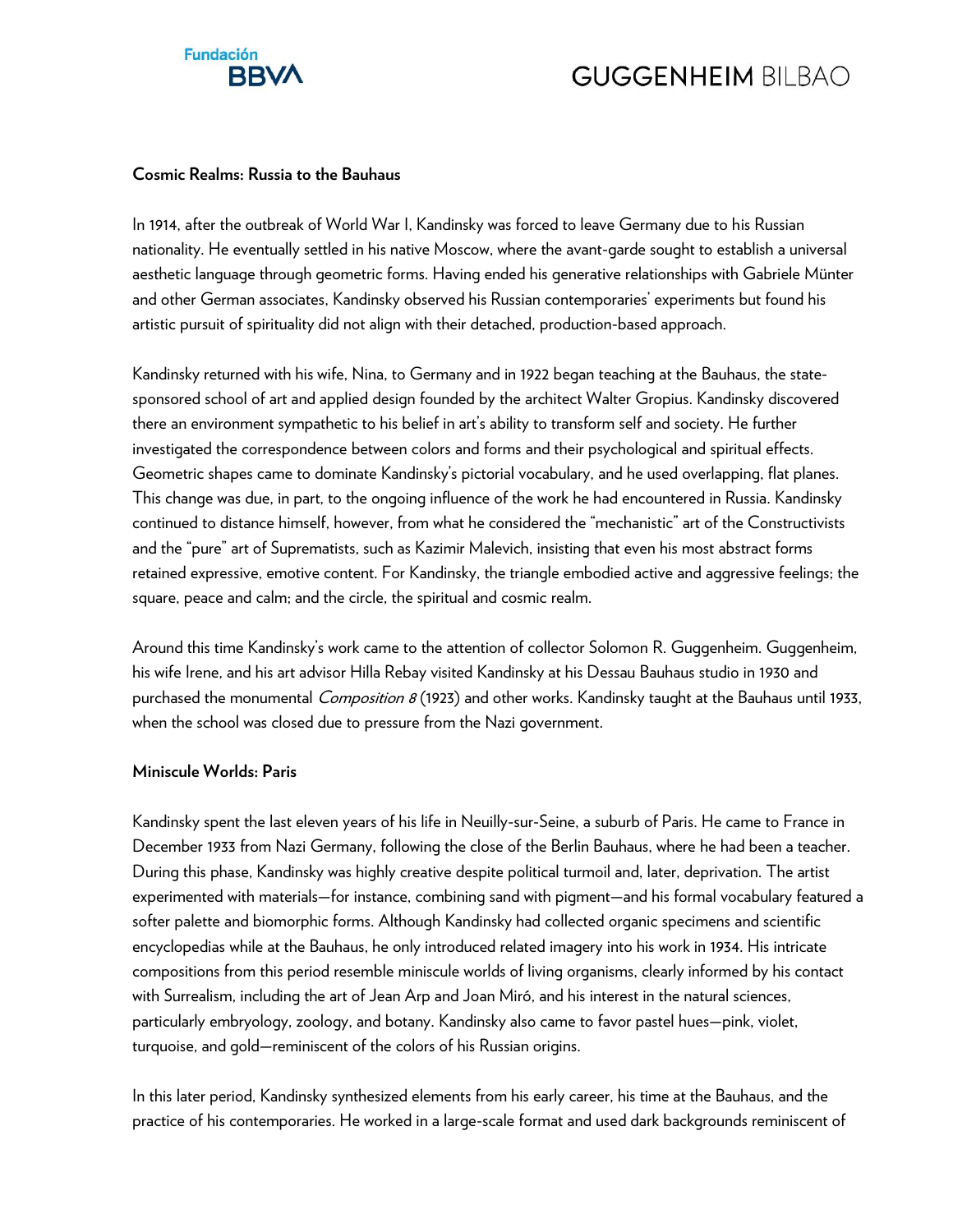

his expressionistic and Russian-folktale canvases. He also incorporated motifs that allude to his former colleague Paul Klee and to the Surrealists active in Paris—despite Kandinsky's resistance to associating with the latter. In Around the Circle (1940), this manifests in the intricate, vibrant composition of playful biomorphic forms. By mid-1942 wartime shortages led Kandinsky to make small-scale works on board, a stark departure from the large canvases of his earlier Paris-period paintings. He nonetheless persisted in producing inventive compositions that increasingly reflected his engagement with the sciences, drawing from journals and encyclopedias that featured biological imagery.

During World War II, German authorities confiscated the work of Kandinsky and other modernists, declaring it "degenerate," and Stalinists in the Soviet Union closed museums, sending his paintings into storage. Kandinsky died in 1944 at age seventy-eight, nevertheless leaving behind an expansive oeuvre.

Industrialist and museum founder Solomon R. Guggenheim began collecting Kandinsky's work in 1929, and his enthusiasm for modern art led to the opening of New York's Museum of Non-Objective Painting, forerunner of the Solomon R. Guggenheim Museum, in 1939. Today the Guggenheim Foundation holds over one hundred fifty pieces by this pivotal artist.

#### DIDAKTIKA: KANDINSKY. PERSISTENT STATE OF DISCOVERY

As part of the Didaktika project, the Museum designs didactic spaces, online contents, and special activities that complement each exhibition, providing tools and resources to facilitate appreciation of the works on display.

The educational space in the hallway near the galleries now reveals the figure of an artist in a persistent state of discovery. His zeal for experimenting and discovering new ways of understanding art and putting it into practice, which he shared through texts and essays like On the Spiritual in Art are explained in this section. It is also available online in the *Did you know that...?* section on the website, along with his interest in teaching, interdisciplinary collaborations, and his pioneering role in developing abstraction in the early 20th century.

#### Activities associated with the exhibition:

#### Talk about Kandinsky and the Guggenheims (date to be confirmed)

Megan Fontanella, curator at the Solomon R. Guggenheim Museum in New York and curator of this exhibition, will discuss the relevance of the works in the show and Vasily Kandinsky's particular bond with the Guggenheim family.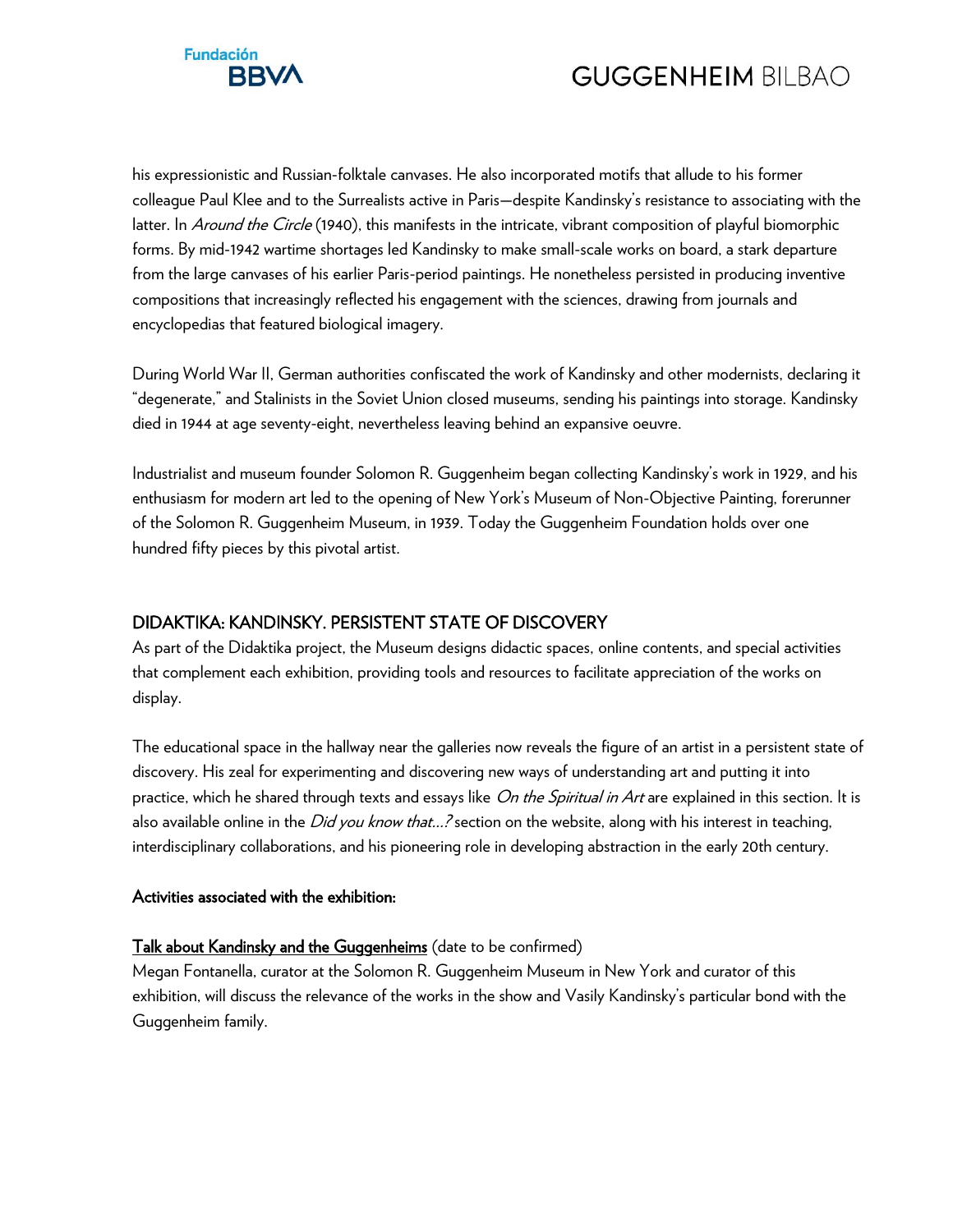

#### Shared reflections

Unique tours led by professionals from the Museum's Curatorial and Education areas who share different vantage points on the contents of the new exhibitions.

- Curatorial vision (date to be confirmed): Megan Fontanella, Curator of the Solomon R. Guggenheim Museum in New York and curator of this exhibition, will lead a tour of the most important works in the show.
- Key concepts (date to be confirmed): Marta Arzak, Associate Director for Education and Interpretation, will talk with participants about the general and didactic keys to the works.

\*Sponsored by the Fundación Vizcaína Aguirre.

#### Micro-concerts near the works (November 21 and 28, and December 12 and 19)

A musical and visual experience near Kandinsky's works featuring Ensemble Kuraia. Kandinsky was an avid fan of experimenting with and stimulating the senses. He sought to activate the mind and spirit through sounds and colors by associating them and experimenting with musicians like Arnold Schönberg.

#### Talk on "Art, Sciences and Synesthesia" (December 15)

This session will examine the particular features of the human brain which can lead us to relate colors to sounds or smells. Kandinsky associated certain colors and shapes with specific emotions. Talk by Elena Vecino, Professor of Cell Biology and Histology.

#### Creative session "Kandinsky in a persistent state of discovery" (January 21)

In this workshop, the participants will discover the thinking behind the artist's personal concerns, such as his constant interest in experimenting, either alone or in collaboration with experts in other disciplines. Workshop led by Aitziber Aguirre.

\* Activities subjected to changes. Masks must be worn at all times.

#### **CATALOGUE**

In conjunction with this exhibition, a catalogue will be published by the Guggenheim Museum Bilbao featuring the exhibited works, along with an essay by Tracey Bashkoff and a few short entries by Karole P.B. Vail.

#### **THE SOLOMON R. GUGGENHEIM FOUNDATION**

The Solomon R. Guggenheim Foundation was established in 1937 and is dedicated to promoting the understanding and appreciation of modern and contemporary art through exhibitions, education programs, research initiatives, and publications. The international constellation of museums includes the Solomon R. Guggenheim Museum, New York; the Peggy Guggenheim Collection, Venice; the Guggenheim Museum Bilbao; and the future Guggenheim Abu Dhabi. An architectural icon and "temple of spirit" where radical art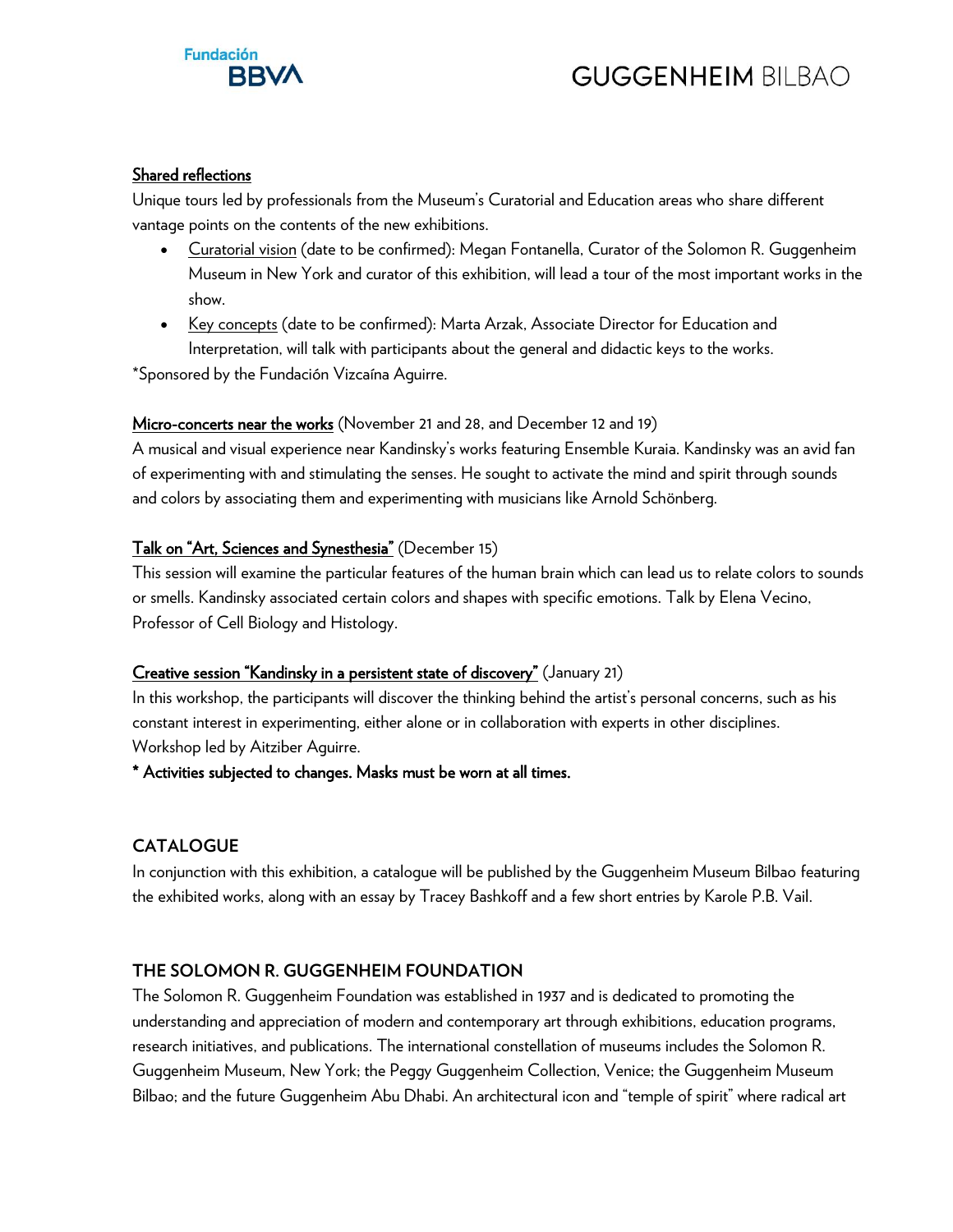

and architecture meet, the Solomon R. Guggenheim Museum is now among a group of eight Frank Lloyd Wright structures in the United States recently designated as part of a UNESCO World Heritage site.

To learn more about the museum and the Guggenheim's activities around the world, visit [guggenheim.org.](http://www.guggenheim.org/)

#### [guggenheim-bilbao.eus/en/exhibitions/kandinsky](https://www.guggenheim-bilbao.eus/en/exhibitions/kandinsky)  #KandinskyGuggenheimBilbao

Cover image:

### Vasily Kandinsky

Black Lines (Schwarze Linien), December 1913 Oil on canvas 130.5 × 131.1 cm Solomon R. Guggenheim Museum, New York, Solomon R. Guggenheim Founding Collection, By gift 37.241 © Vasily Kandinsky, VEGAP, Bilbao, 2020

#### For more information:

Guggenheim Museum Bilbao Marketing and Communications Department Tel: +34 944 359 008 [media@guggenheim-bilbao.eus](mailto:media@guggenheim-bilbao.eus) [www.guggenheim-bilbao.eus](http://www.guggenheim-bilbao.eus/)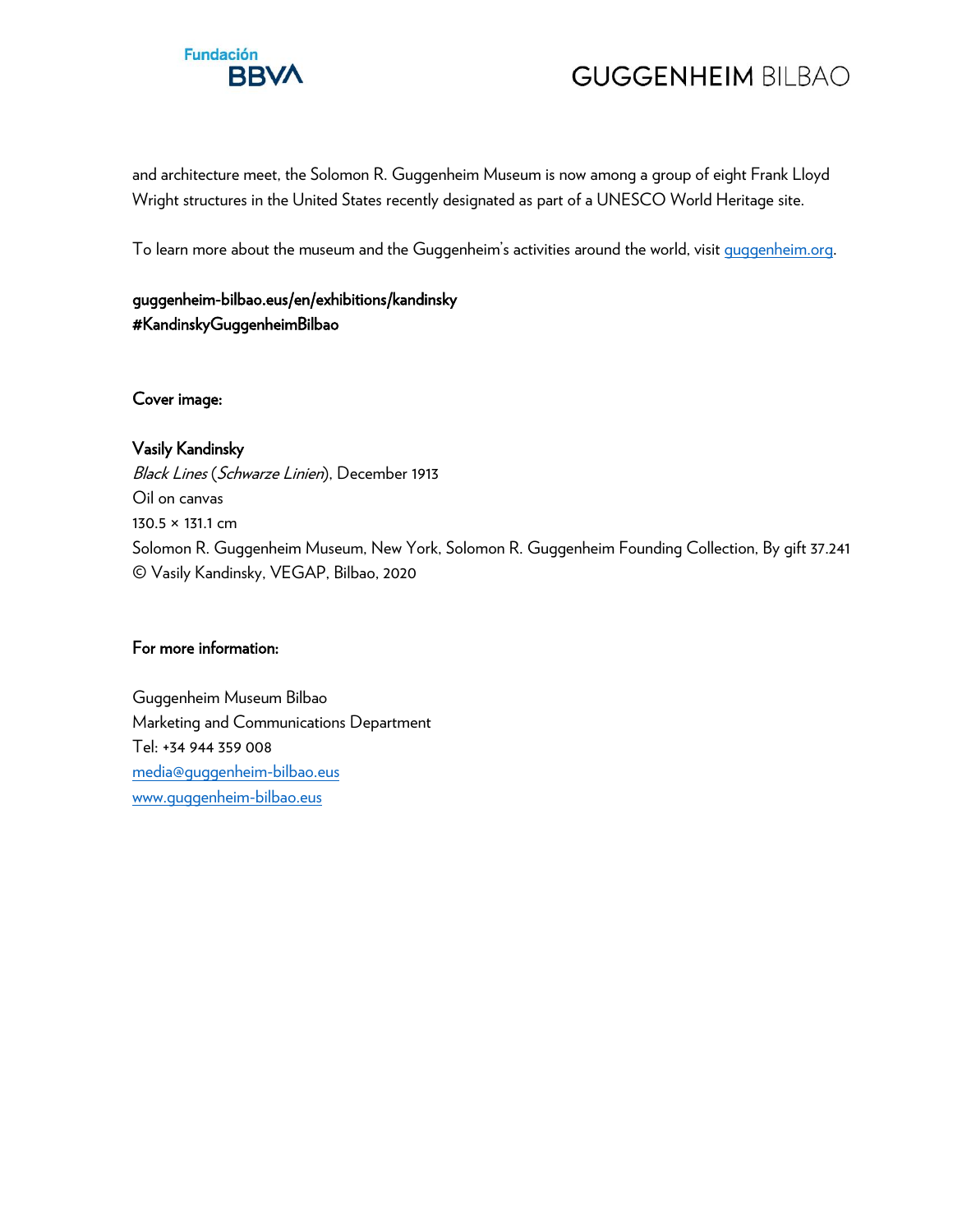

Images for press usage Kandinsky

Guggenheim Bilbao Museoa

#### Online press image service

In the press area of the Museum's website (prensa.guggenheim-bilbao.es), you may register to download high-resolution images and videos of both the exhibitions and the building. If you do not yet have an account, you can register and download the material you need. If you are already a user, enter your username and password and you can access images directly.

- The images provided must be used solely for editorial advertising related to Lee Krasner: Living Color exhibition, which is open to the public at the Guggenheim Museum Bilbao from November 20, 2020 through May 23, 2021.
- They must be reproduced in their entirety, without trimming, overprinting, or manipulation. The reproductions must be accompanied by the name of the artist, the title and date of work, the owner credit line, the copyright holder and photo credit.
- The images published online must be protected by the appropriate electronic security measures.
- Any image may have a maximum resolution of 1,000 pixels on its largest side. The file in the online publication has to be inserted and non-downloadable.
- The images must not be transferred to a third party or to a database.

For more information, you can get in touch with the Guggenheim Museum Bilbao press area at tel. +34 944 359 008 or emai[l media@guggenheim-bilbao.eus](mailto:media@guggenheim-bilbao.eus)

#### Vasily Kandinsky

Church (Kirche), 1907 Woodcut, image 13.3 × 14.7 cm; sheet: 18.2 × 15.6 cm The Hilla von Rebay Foundation, On extended loan to the Solomon R. Guggenheim Museum, New York 1970.141 © Vasily Kandinsky, VEGAP, Bilbao, 2020

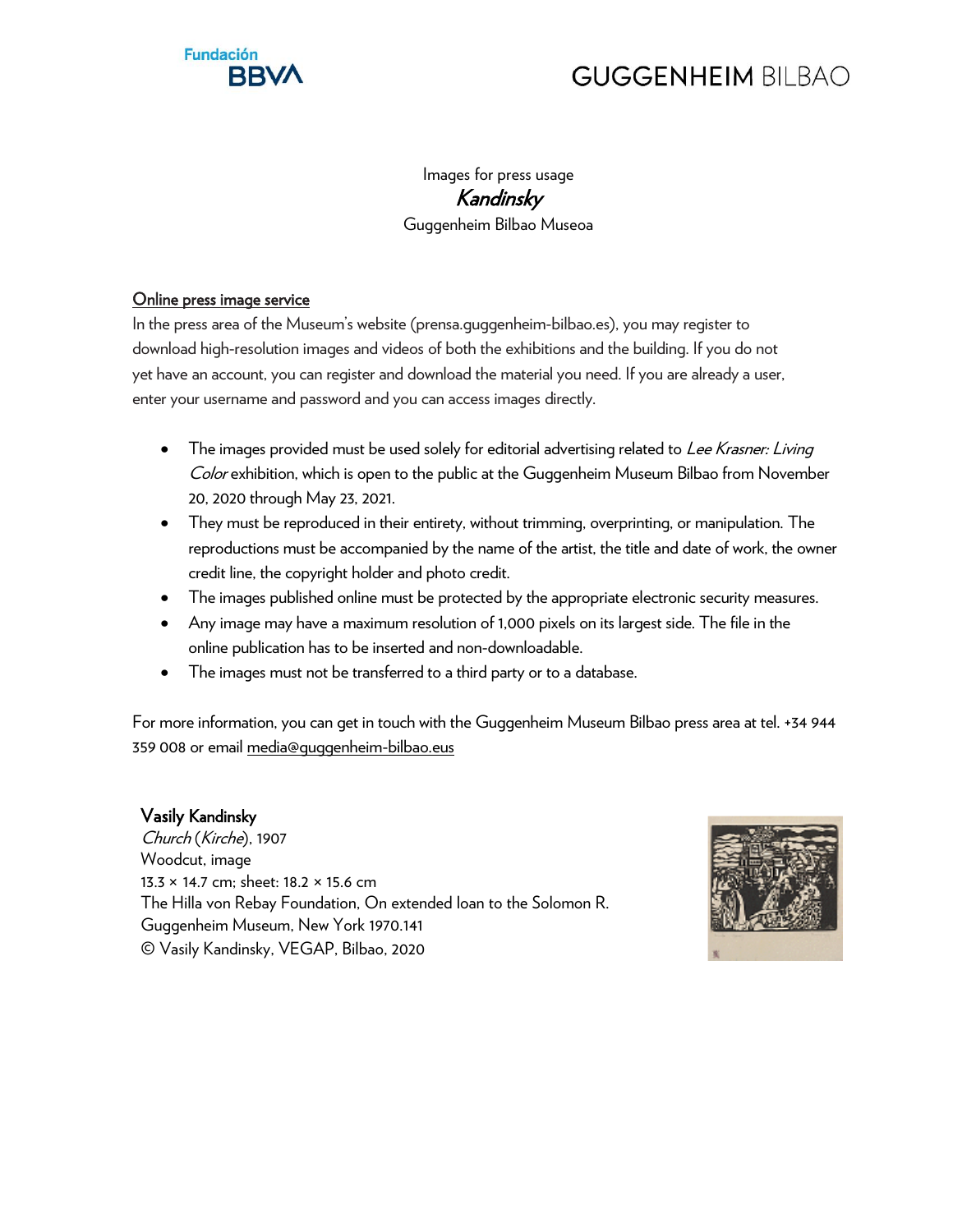# **Fundación BBV**

# **GUGGENHEIM BILBAO**

### Vasily Kandinsky

Blue Mountain (Der blaue Berg), 1908–09 Oil on canvas 107.3 × 97.6 cm Solomon R. Guggenheim Museum, New York, Solomon R. Guggenheim Founding Collection, By gift 41.505 © Vasily Kandinsky, VEGAP, Bilbao, 2020

#### Vasily Kandinsky

Landscape with Factory Chimney (Landschaft mit Fabrikschornstein), 1910 Oil on canvas, 66 × 81.9 cm Solomon R. Guggenheim Museum, New York, Solomon R. Guggenheim Founding Collection, By gift 41.504 © Vasily Kandinsky, VEGAP, Bilbao, 2020

### Vasily Kandinsky

Improvisation 28 (Second Version) (Improvisation 28 [zweite Faßung]), 1912 Oil on canvas 112.6 × 162.5 cm Solomon R. Guggenheim Museum, New York, Solomon R. Guggenheim Founding Collection, By gift 37.239 © Vasily Kandinsky, VEGAP, Bilbao, 2020

### Vasily Kandinsky

Black Lines (Schwarze Linien), December 1913 Oil on canvas 130.5 × 131.1 cm Solomon R. Guggenheim Museum, New York, Solomon R. Guggenheim Founding Collection, By gift 37.241 © Vasily Kandinsky, VEGAP, Bilbao, 2020

#### Vasily Kandinsky

Painting with White Border (Bild mit weißem Rand), May 1913 Oil on canvas 140.3 × 200.3 cm Solomon R. Guggenheim Museum, New York, Solomon R. Guggenheim Founding Collection, By gift 37.245 © Vasily Kandinsky, VEGAP, Bilbao, 2020









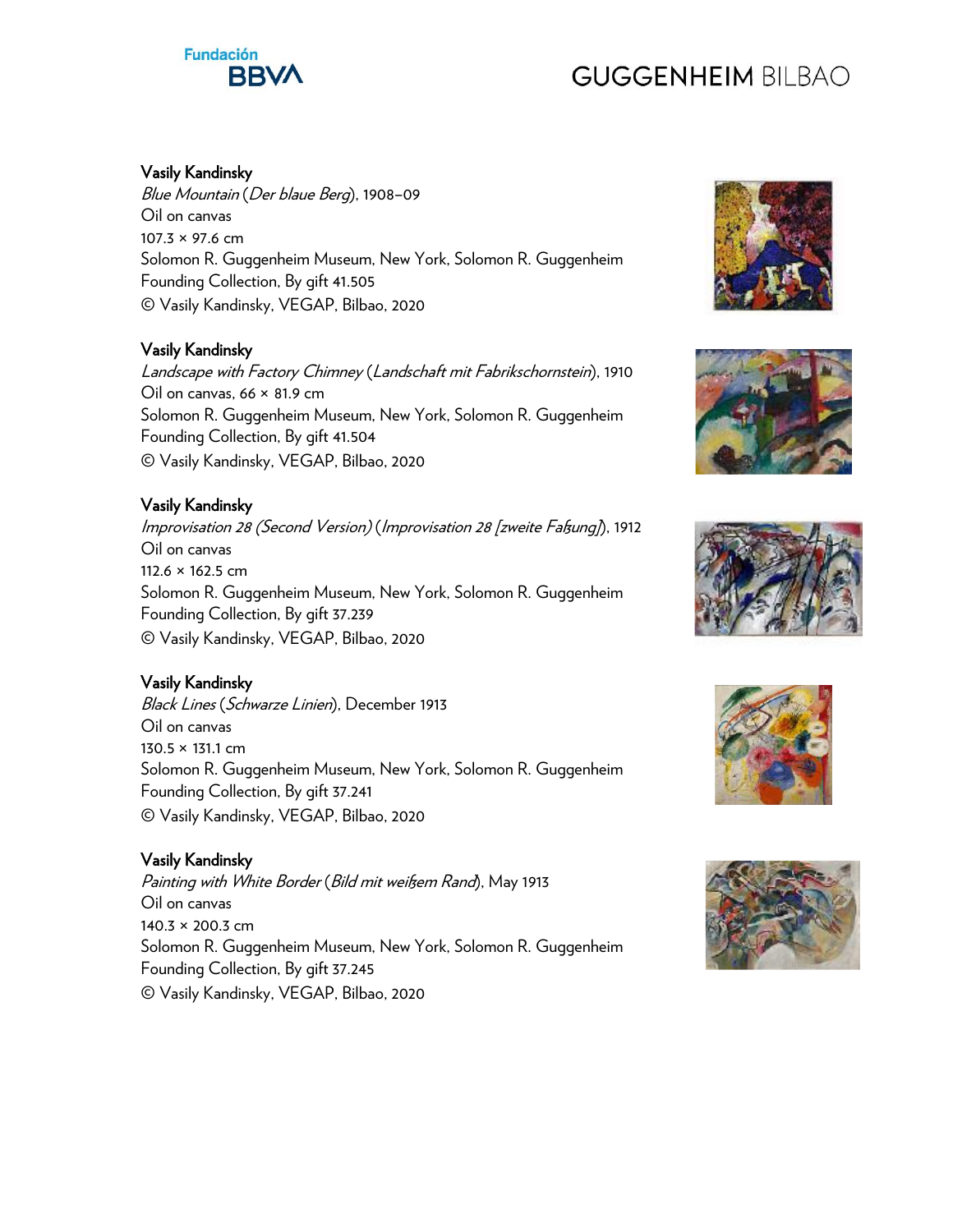# **Fundación BBV**

# **GUGGENHEIM BILBAO**

### Vasily Kandinsky

Small Pleasures (Kleine Freuden), June 1913 Oil on canvas 110.5 × 120 cm Solomon R. Guggenheim Museum, New York, Solomon R. Guggenheim Founding Collection 43.921 © Vasily Kandinsky, VEGAP, Bilbao, 2020

### Vasily Kandinsky

Circles on Black (Krugi na chyornom; Kreise auf Schwarz), 1921 Oil on canvas 136.5 × 119.7 cm Solomon R. Guggenheim Museum, New York, Solomon R. Guggenheim Founding Collection 46.1050 © Vasily Kandinsky, VEGAP, Bilbao, 2020

### Vasily Kandinsky

In the Black Square (Im schwarzen Viereck), June 1923 Oil on canvas 97.5 × 93.3 cm Solomon R. Guggenheim Museum, New York, Solomon R. Guggenheim Founding Collection, By gift 37.254 © Vasily Kandinsky, VEGAP, Bilbao, 2020

### Vasily Kandinsky

Composition 8 (Komposition 8), July 1923 Oil on canvas 140.3 × 200.7 cm Solomon R. Guggenheim Museum, New York, Solomon R. Guggenheim Founding Collection, By gift 37.262 © Vassily Kandinsky, VEGAP, Bilbao, 2020

#### Vasily Kandinsky

Several Circles (Einige Kreise), January–February 1926 Oil on canvas 140.7 × 140.3 cm Solomon R. Guggenheim Museum, New York, Solomon R. Guggenheim Founding Collection, By gift 41.283 © Vasily Kandinsky, VEGAP, Bilbao, 2020









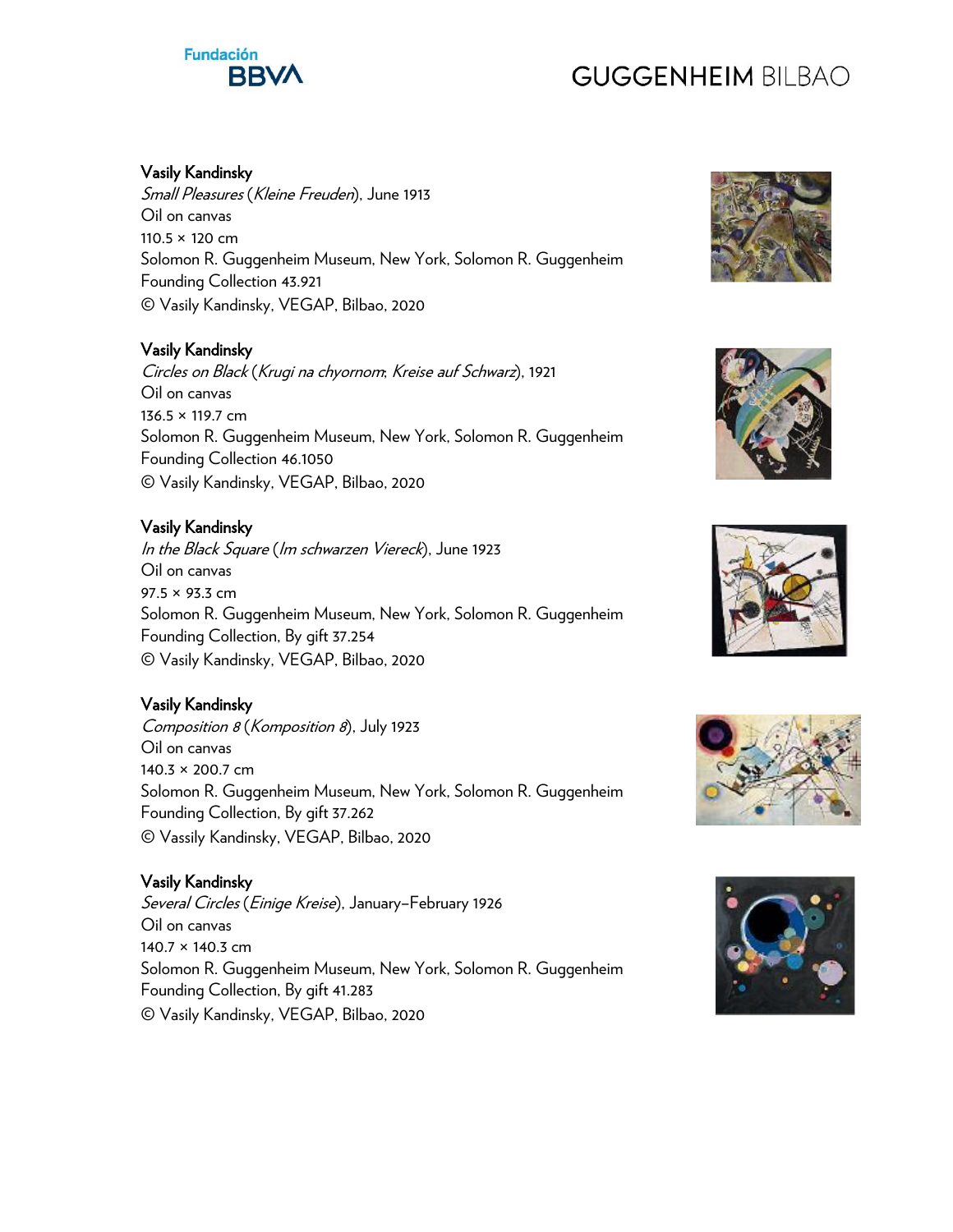# **Fundación BBV**

# **GUGGENHEIM BILBAO**

### Vasily Kandinsky

Unshaken (Unerschüttert), February 1929 Watercolor and ink on paper 35.4 × 49.1 cm The Hilla von Rebay Foundation, On extended loan to the Solomon R. Guggenheim Museum, New York 1970.94 © Vasily Kandinsky, VEGAP, Bilbao, 2020

### Vasily Kandinsky

Striped (Rayé), November 1934 Oil with sand on canvas 81 × 100 cm Solomon R. Guggenheim Museum, New York, Solomon R. Guggenheim Founding Collection 46.1022 © Vasily Kandinsky, VEGAP, Bilbao, 2020

### Vasily Kandinsky

Dominant Curve (Courbe dominante), April 1936 Oil on canvas, 129.2 × 194.3 cm Solomon R. Guggenheim Museum, New York, Solomon R. Guggenheim Founding Collection 45.989 © Vasily Kandinsky, VEGAP, Bilbao, 2020

### Vasily Kandinsky

Around the Circle (Autour du cercle), May–August 1940 Oil and enamel on canvas 97.2 × 146.4 cm Solomon R. Guggenheim Museum, New York, Solomon R. Guggenheim Founding Collection 49.1222 © Vasily Kandinsky, VEGAP, Bilbao, 2020

#### Vasily Kandinsky

Fragments, May 1943 Oil and gouache on board 41.9 × 57.9 cm Solomon R. Guggenheim Museum, New York, Solomon R. Guggenheim Founding Collection 49.1224 © Vasily Kandinsky, VEGAP, Bilbao, 2020